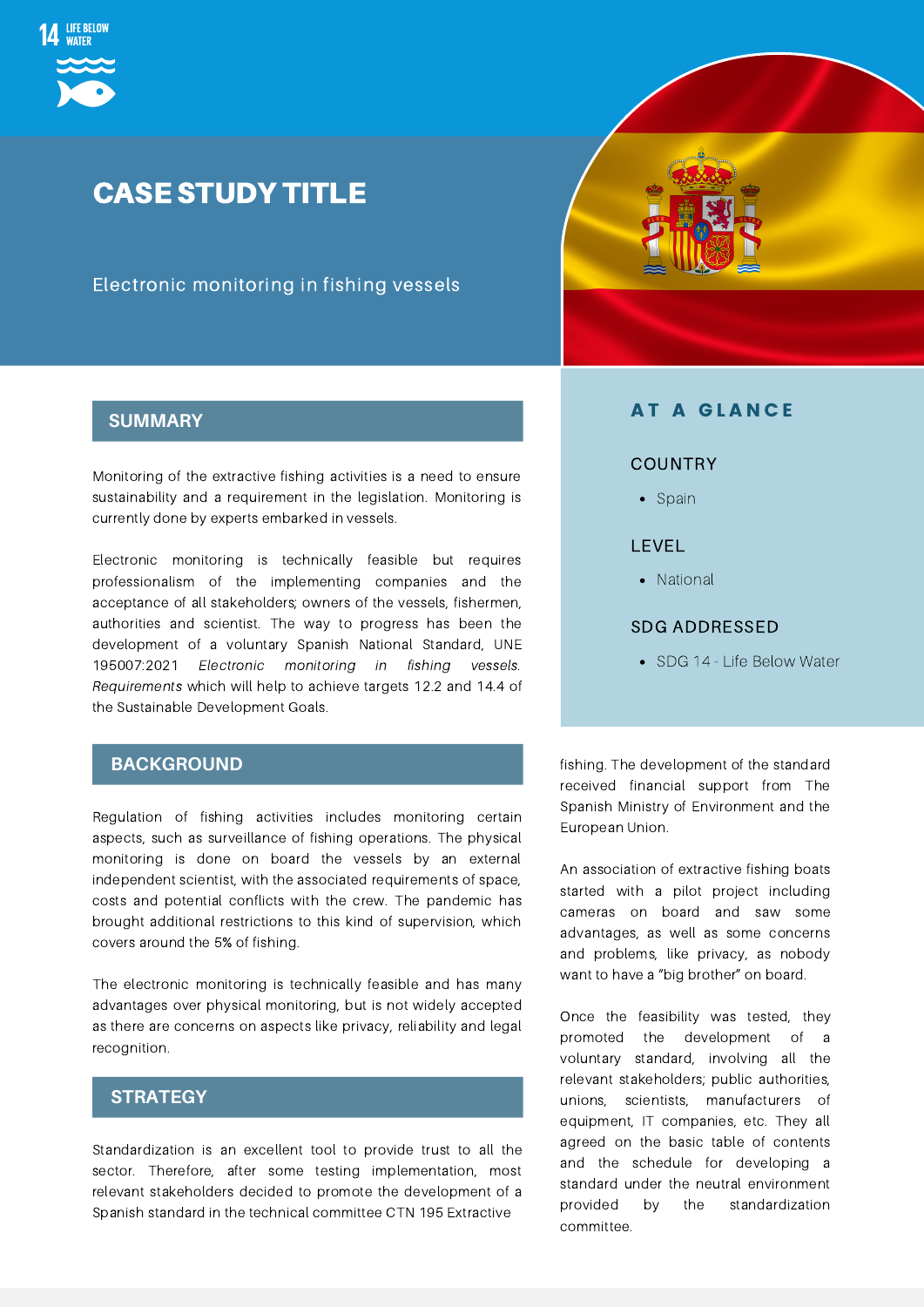

# Strategy **STRATEGY**

The standard establishes the guidelines and technical conditions for the operators involved in the implementation of the electronic observation system, as well as the characteristics of these systems. The systems are intended for vessels greater than 12 meters in length. The standard affects to all operators involved in electronic observation, i.e. fishing vessel owners, technology companies manufacturers of electronic observation equipment, and data analysis entities.

This standard determines that an electronic observation system must be made up of a series of on-board components: central unit; onboard user interface; cameras that allow to view and monitor all the fishing operations (together with its proper location in the vessel); geolocation system to locate the fishing operation in time and space; and uninterruptible power supply.

It includes also encryption requirements and affects the data analysis station on land equipped with the corresponding analysis software, which allows analyzing the information recorded by the on-board system. The electronic monitoring does not completely substitute physical monitoring, but is working as a perfect complement, allowing larger and better monitoring with a lower cost.

The standard is strictly voluntary and in the short-term it will maintain this condition, but legislation on the topic is under revision and might consider the implementation of a standard as an advantage. Further verification schemes (certification) might be promoted.

#### **RESULTS & IMPACT**

The standard UNE 195007 Electronic monitoring in fishing vessels. Requirements was published in September 2021 and its implementation is progressing in the Spanish fleet.

The expected impact is a better monitoring of fishing operations and a significant contribution to target 14.4 "Effectively regulate harvesting and end overfishing, illegal, unreported and unregulated fishing and destructive fishing practices and implement science-based management plans, in order to restore fish stocks in the shortest time

feasible, at least to levels that can produce maximum sustainable yield as determined by their biological characteristics".

It also contributes to target 12.2 "By 2030, achieve the sustainable management and efficient use of natural resources".